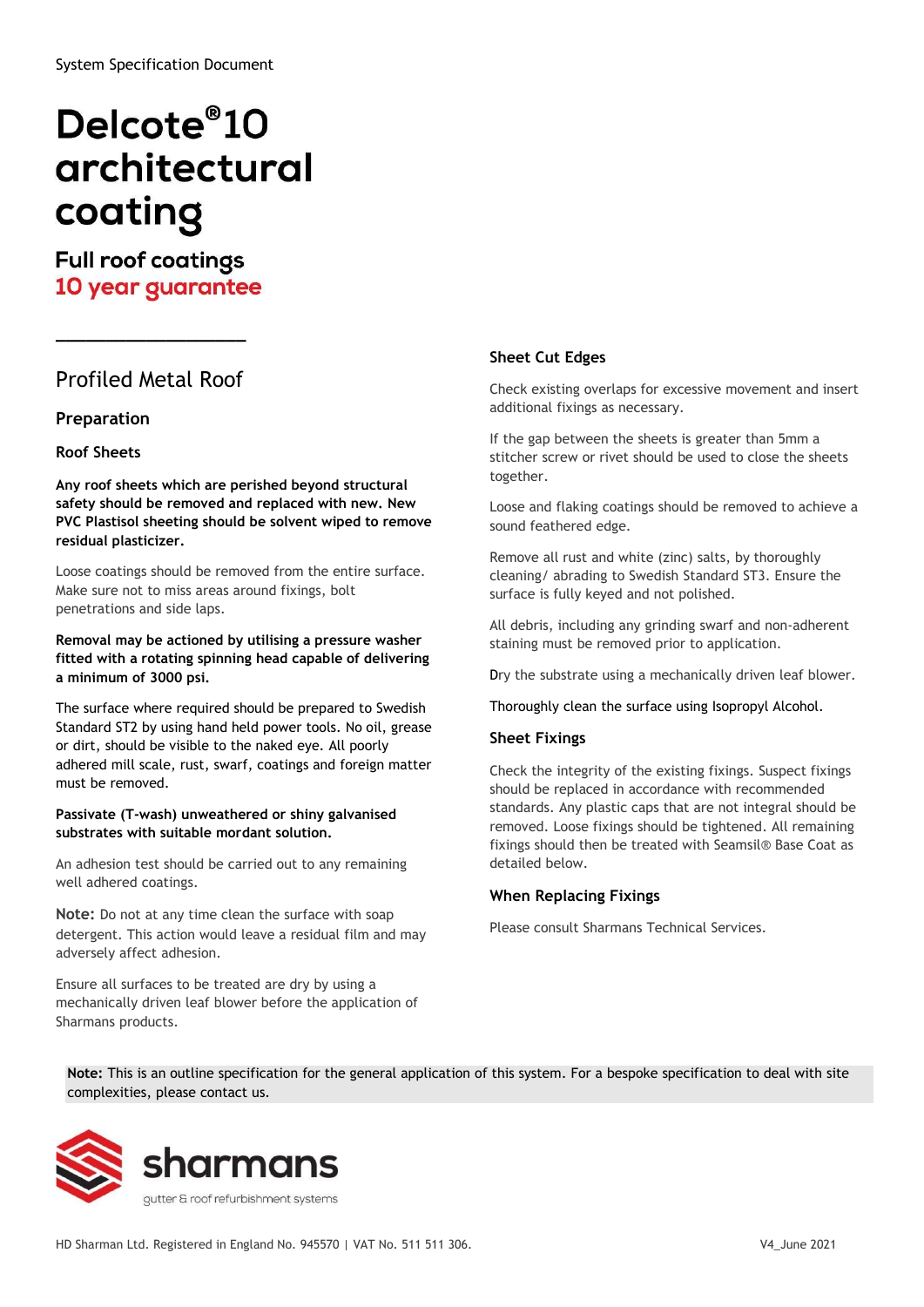# Delcote<sup>®</sup>10 architectural coating

# **Full roof coatings** 10 year guarantee

## Profiled Metal Roof

 $\overline{\phantom{a}}$  . The contract of the contract of the contract of the contract of the contract of the contract of the contract of the contract of the contract of the contract of the contract of the contract of the contract of

## Product Application

## Sharmans Barrier Primer – (Where Applicable)

Bitumen and other volatile materials must be removed. Any remaining residue must be primed with Sharmans Barrier Primer as follows:

Thoroughly mix parts A and B together (do not part mix).

Apply by brush at a wet film thickness of 157 microns (6m²/litre) and leave to dry to a tack free state.

#### Seamsil® Sealant

## To Overlaps, Ridge / Flashing Joints & Tops Of Rooflights

Seamsil® Sealant is gun-applied into the gap between the upper and lower roof sheets, as close to the edge of the upper sheet as possible, forming a complete bridged seal.

The Seamsil® system may also be used on the vertical lap joints if the roof suffers from water ingress due to incorrect lap formation.

#### Seamsil® Base Coat

Seamsil® base coat should be applied at least 25mm above the edge of the roof sheet or either side of the overlap, and where applicable a further 10mm beyond the prepared exposed metal to ensure complete coverage.

For neat aesthetics, the coating should be applied in a straight line. To aid this, a pencil line or a straight edge can be used.

The finished Seamsil® treatment must form a fillet across the joint that visually obscures the leading edge of the top sheet.



## At Overlaps

Whilst the Seamsil® Sealant is still wet, apply Seamsil® Base Coat by brush at a minimum wet film thickness of 220 microns. Work in a smooth upward motion over the sealant, ensuring complete coverage of all exposed and prepared metal. Allow to cure to a tack free state.

#### At All Other edges

Apply Seamsil® Base Coat by brush at a minimum wet film thickness of 220 microns, ensuring complete coverage of all exposed and prepared metal, and encapsulating the sheet edge. Allow to cure to a tack free state.

## At Fixings

Brush apply one liberal coat of Seamsil® Base Coat over and around the roof fixings, ensuring a full encapsulation is achieved, especially at the base. Allow to cure to a tack free state.

#### Delglaze® (where applicable)

For rooflights being coated using Delglaze®, please refer to the Delglaze® System Specification and the relevant Product Data Sheets.

When using Delglaze® in conjunction with Delcote®, ensure that the Delglaze® treatment is carried out first, and that the rooflights are then suitably covered in a safe manner to prevent overspray.

#### Delcote® Single Coat

#### All roof areas

#### Ensure Seamsil® treatment is tack free.

Utilising spray, roller or brush, apply one coat of Delcote® to the prepared, clean & dry, structurally sound surfaces at a wet film thickness of 250 microns and allow to fully cure.

When spraying, use the criss-cross or cross-spray technique without runs. Spray guidelines are available upon request.

#### The Completed System Dry Film Thickness:

| <b>Roof Sheets:</b>           | minimum 150 microns |
|-------------------------------|---------------------|
| <b>Overlaps and End Laps:</b> | minimum 325 microns |